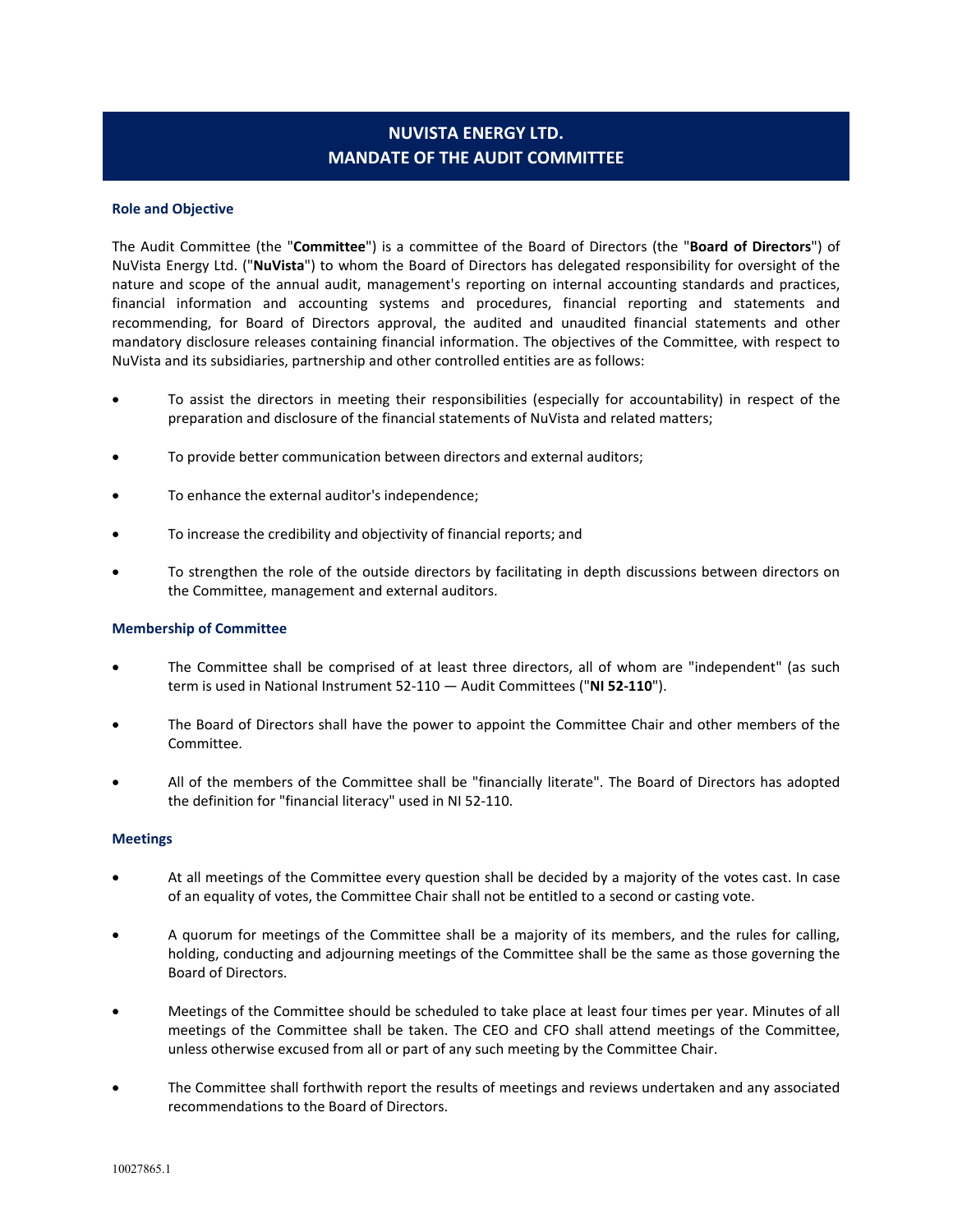The Committee shall meet with the external auditor at least once per year (in connection with the preparation of the year-end financial statements) and at such other times as the external auditor and the Committee consider appropriate.

## **Mandate and Responsibilities of Committee**

- It is the responsibility of the Committee to oversee the work of the external auditors, including resolution of disagreements between management and the external auditors regarding financial reporting.
- It is the responsibility of the Committee to monitor, on behalf of the Board of Directors, NuVista's internal control systems, including:
	- identifying, monitoring and mitigating business risks; and
	- ensuring compliance with legal, ethical and regulatory requirements including the certification process.
- It is a primary responsibility of the Committee to review the annual and quarterly financial statements of NuVista prior to their submission to the Board of Directors for approval. The process should include but not be limited to:
	- reviewing the appropriateness of significant accounting principles and any changes in accounting principles, or in their application, which may have a material impact on the current or future years' quarterly unaudited and annual audited financial statements;
	- reviewing significant accruals, reserves or other estimates such as the impairment test calculation;
	- reviewing accounting treatment of unusual or non-recurring transactions;
	- ascertaining compliance with covenants under loan agreements;
	- reviewing the adequacy of the asset retirement obligation in the financial statements;
	- reviewing disclosure requirements for commitments and contingencies;
	- reviewing adjustments raised by the external auditors, whether or not included in the financial statements;
	- reviewing unresolved differences between management and the external auditors;
	- reviewing non-recurring transactions;
	- reviewing related party transactions; and
	- obtaining explanations of significant variances with comparative reporting periods.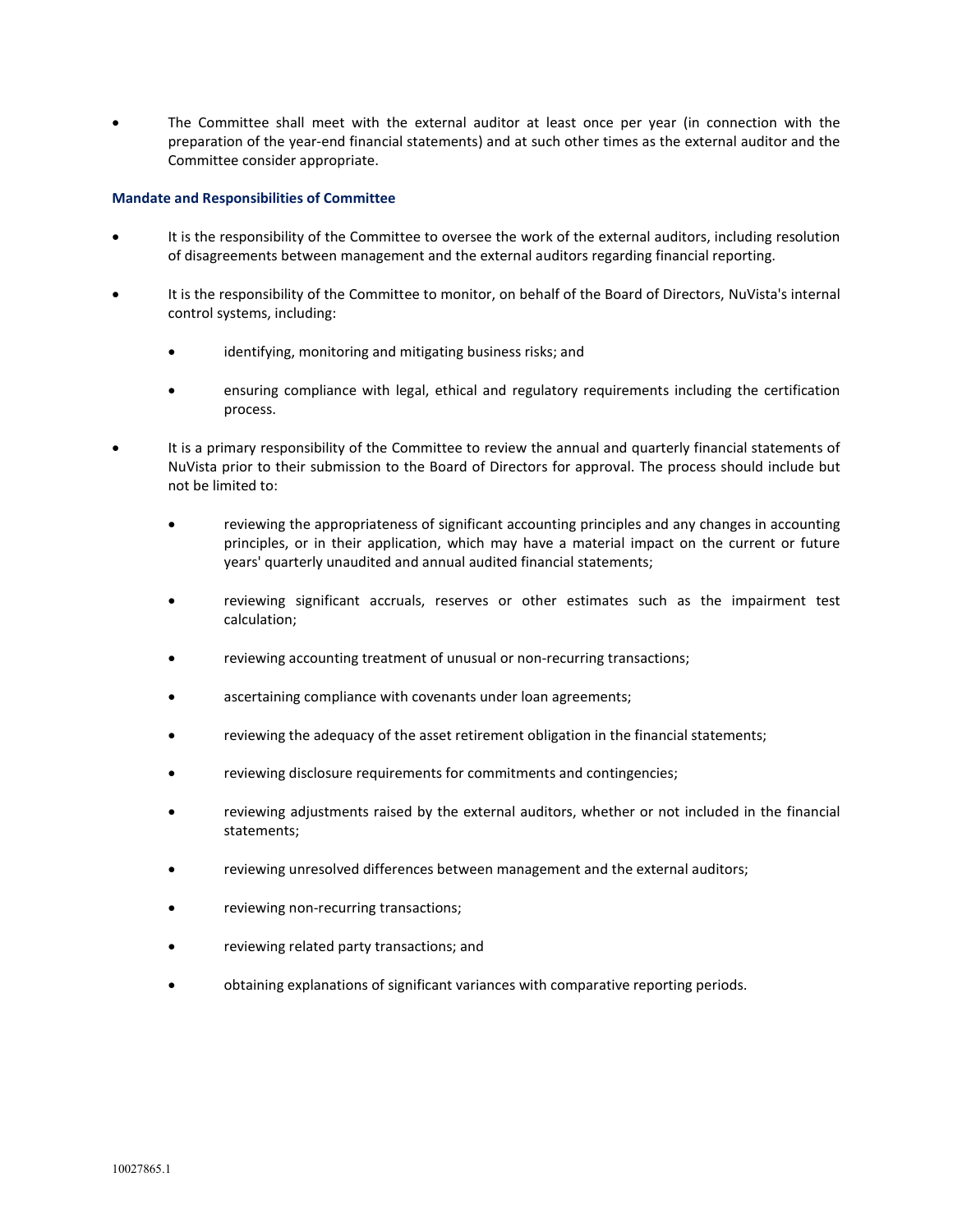- The Committee is to review the financial statements, prospectuses, management discussion and analysis (MD&A), annual information forms (AIF) and all public disclosure containing audited or unaudited financial information before release and prior to Board of Directors approval. The Committee must be satisfied that adequate procedures are in place for the review of NuVista's disclosure of all other financial information and shall periodically assess the accuracy of those procedures.
- With respect to the appointment of external auditors by the Board of Directors, the Committee shall:
	- recommend to the Board of Directors the appointment of the external auditors;
	- recommend to the Board of Directors the terms of engagement of the external auditor, including the compensation of the auditors and a confirmation that the external auditors shall report directly to the Committee;
	- when there is to be a change in auditors, review the issues related to the change and the information to be included in the required notice to securities regulators of such change; and
	- review and approve any non-audit services to be provided by the external auditors' firm and consider the impact on the independence of the auditors.
- The Committee shall review with external auditors (and internal auditor if one is appointed by NuVista) their assessment of the internal controls of NuVista, their written reports containing recommendations for improvement, and management's response and follow-up to any identified weaknesses. The Committee shall also review annually with the external auditors their plan for their audit and, upon completion of the audit, their reports upon the financial statements of NuVista and its subsidiaries.
- The Committee must pre–approve all non–audit services to be provided to NuVista or its subsidiaries by the external auditors. The Committee may delegate to one or more members the authority to pre– approve non–audit services, provided that the member reports to the Committee at the next scheduled meeting such pre–approval and the member complies with such other procedures as may be established by the Committee from time to time.
- The Committee shall review the financial risk management policies and procedures of NuVista (i.e. hedging, litigation and insurance).
- The Committee shall establish procedures for:
	- the receipt, retention and treatment of complaints received by NuVista regarding accounting, internal accounting controls or auditing matters; and
	- the confidential, anonymous submission by employees of NuVista of concerns regarding questionable accounting or auditing matters.
- The Committee shall review and approve NuVista's hiring policies regarding partners, employees and former partners and employees of the present and former external auditors of NuVista.
- The Committee shall have the authority to investigate any financial activity of NuVista. All employees of NuVista are to cooperate as requested by the Committee.
- The Committee shall meet at least quarterly with the Chief Financial Officer, independent of other management and the external auditors. The issues for consideration should include, but are not limited to: